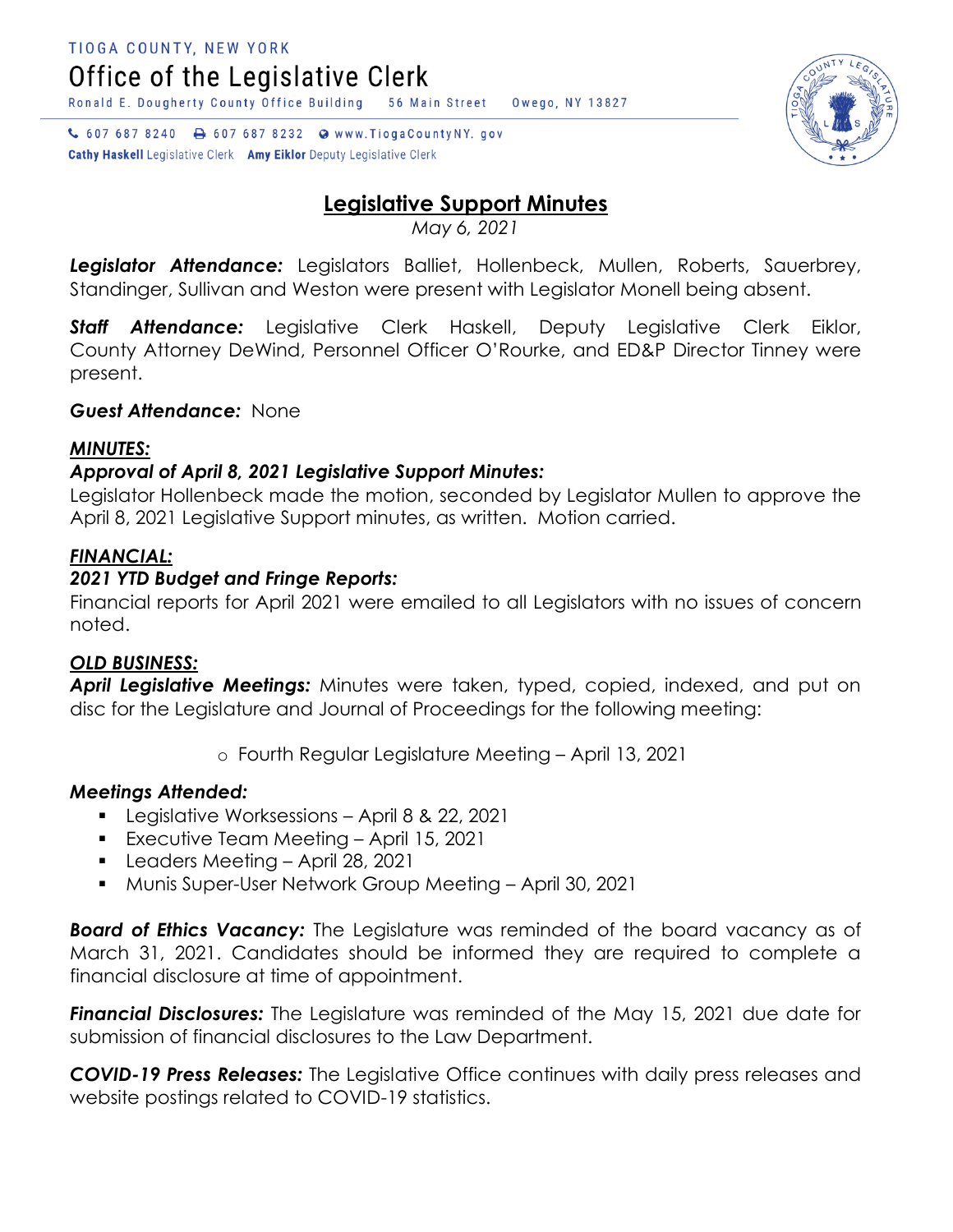# TIOGA COUNTY, NEW YORK Office of the Legislative Clerk

Ronald E. Dougherty County Office Building 56 Main Street Owego, NY 13827

↓ 607 687 8240 → 607 687 8232 ● www.TiogaCountyNY.gov Cathy Haskell Legislative Clerk Amy Eiklor Deputy Legislative Clerk



*Munis Super User Network Group and Training Program:* Kick-off meeting was held on April 30, 2021 with 100% participation of all ten identified Super-Users. This group will meet on a quarterly basis to share concerns, issues, positive feedback, and tips & tricks to assist other users in Munis. The Munis Development Team consists of Jackson Bailey, Pete DeWind, Stephanie Jerzak, Katie Chandler, Amy Potter, Charles Root, and myself as we represent the Munis modules. Staff training will commence in June with Contract Entry followed by Budget Training in July. As we move into the fall, Accounts Payable, Accounts Receivable, General Billing, Project Ledger & Grant Accounting, Payroll, and Tyler Content Manager Enterprise Edition (TCMEE) will be scheduled.

#### **NEW BUSINESS:**

#### *Fifth Regular Legislature Meeting – May 11, 2021*

- o **Moment of Silence –** Chair Sauerbrey will ask for a moment of silence in memory of former Legislator Dick Huttleston who passed away on April 22, 2021.
- o **Prayer, Pledge, Voting Process -** Legislator Weston will lead the Legislature in the prayer, pledge, and voting process.
- o **Recognition Resolutions:**
	- *Recognition of Greg Hall's 32 Years of Dedicated Service to Tioga County –* Legislator Mullen will read and present the resolution to Mr. Hall at the May 11, 2021 Legislature meeting.
	- *Recognition of Jeff Tiffany's 22 Years of Dedicated Service to Tioga County –* Legislator Mullen will read and present the resolution to Mr. Tiffany at the May 11, 2021 Legislature meeting.

### o *Proclamations:*

- *American Stroke Month in Tioga County –* Legislator Standinger will read and present this proclamation at the May 11, 2021 Legislature meeting.
- *Mental Health Awareness Month & Children's Mental Health Awareness Week (May 2-8, 2021) –* This proclamation has been read and presented in year's past, therefore, will just be noted in the May 11, 2021 Legislature meeting minutes.
- *Elder Abuse Prevention Month -* This proclamation has been read and presented in year's past, therefore, will just be noted in the May 11, 2021 Legislature meeting minutes.
- o *Resolutions:* All resolutions were reviewed for the May 11, 2021 Legislature meeting with the resolution to Support Finger Lakes National Heritage Area Designation being withdrawn at this time. The Legislature expressed the need for additional information and clarification.